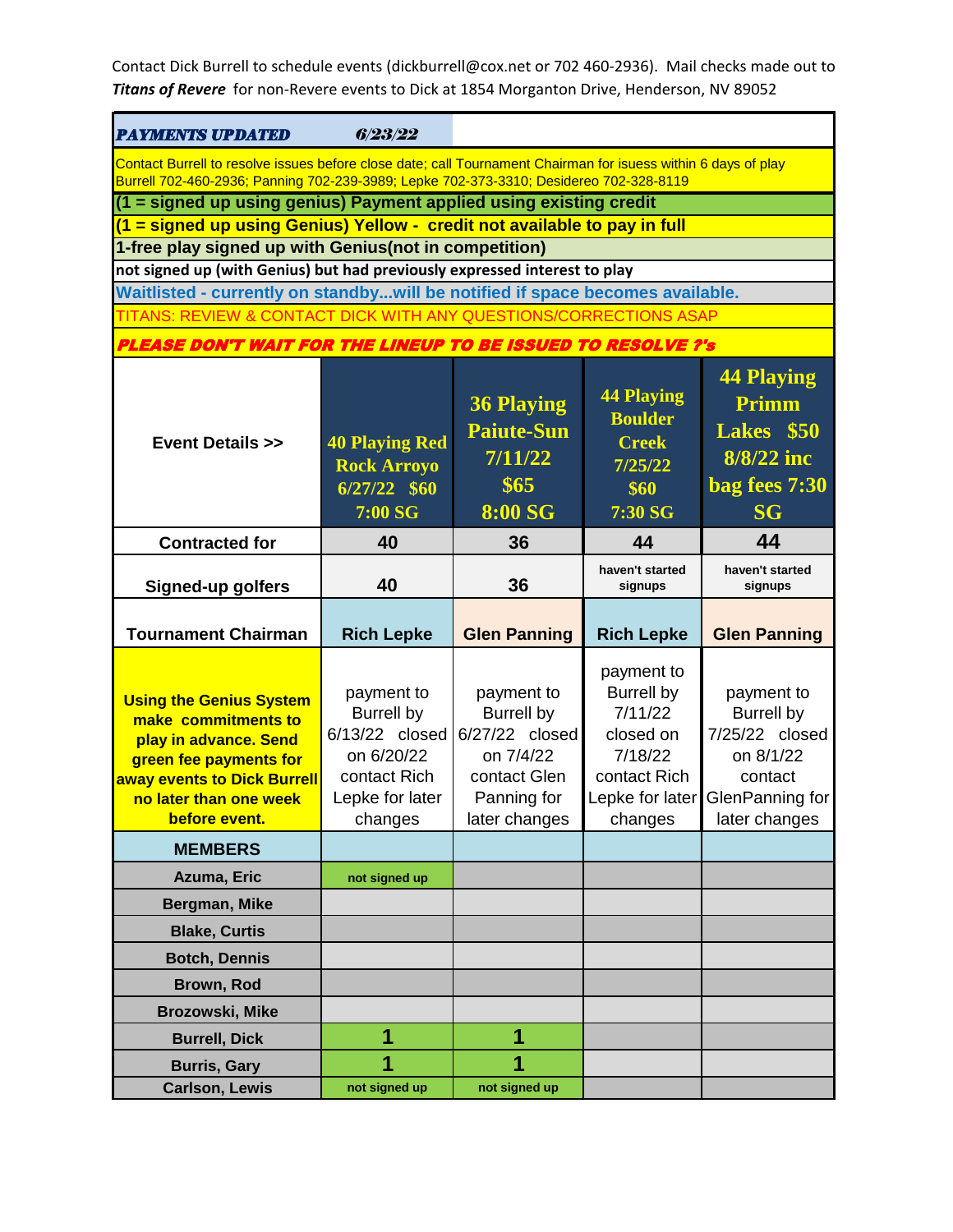| Cheah, Lan            |                   |                         |  |
|-----------------------|-------------------|-------------------------|--|
| Check, Alan           |                   |                         |  |
| <b>Clark, Rick</b>    | 1                 | 1                       |  |
| <b>Cloutier, Rick</b> |                   |                         |  |
| Cox, Tom              | 1                 |                         |  |
| <b>Cronin, Pete</b>   |                   |                         |  |
| <b>Cummins, Mike</b>  | 1                 | 1                       |  |
| Daum, Jeff            |                   |                         |  |
| Davis, Dave           |                   | 1                       |  |
| Day, Larry            | 1                 | 1                       |  |
| Desiderio, Joe        | 1                 |                         |  |
| Douglas, Peter        |                   |                         |  |
| Duffy, Tom            | not signed up     | 1                       |  |
| Eastman, Les          | <b>Waitlisted</b> |                         |  |
| <b>Edwards, Bill</b>  | 1                 | 1                       |  |
| <b>Fite, Frank</b>    |                   |                         |  |
| Fox, Pete             | 1                 |                         |  |
| Garcia, Marshall      |                   |                         |  |
| <b>Girard, Emile</b>  | 1                 | <b>Waitlisted</b>       |  |
| Grabinski, Jon        | 1                 | 1                       |  |
| Greenwald, James      |                   |                         |  |
| Hadrick, Jeff         | 1                 | 1                       |  |
| Hales, John           |                   |                         |  |
| Hess, George          |                   |                         |  |
| Hunter, David         |                   |                         |  |
| Kaade, Rob            |                   |                         |  |
| Kehl, Rod             | 1                 | <b>Waitlisted</b>       |  |
| Kelley, John          |                   |                         |  |
| Kinley, Don           | 1                 |                         |  |
| Kizer, John           | 1                 | $\overline{\mathbf{1}}$ |  |
| Kosh, Mike            |                   |                         |  |
| Kuch, Anthony         |                   | <b>Waitlisted</b>       |  |
| Lackaye, Larry        | 1                 | 1                       |  |
| <b>Lalley, Martin</b> | not signed up     |                         |  |
| Lavey, Jerry          | not signed up     | 1                       |  |
| Lepke, Rich           | 1                 | 1                       |  |
| Linnemeyer, Bill      |                   |                         |  |
| Lopez, Tim            |                   |                         |  |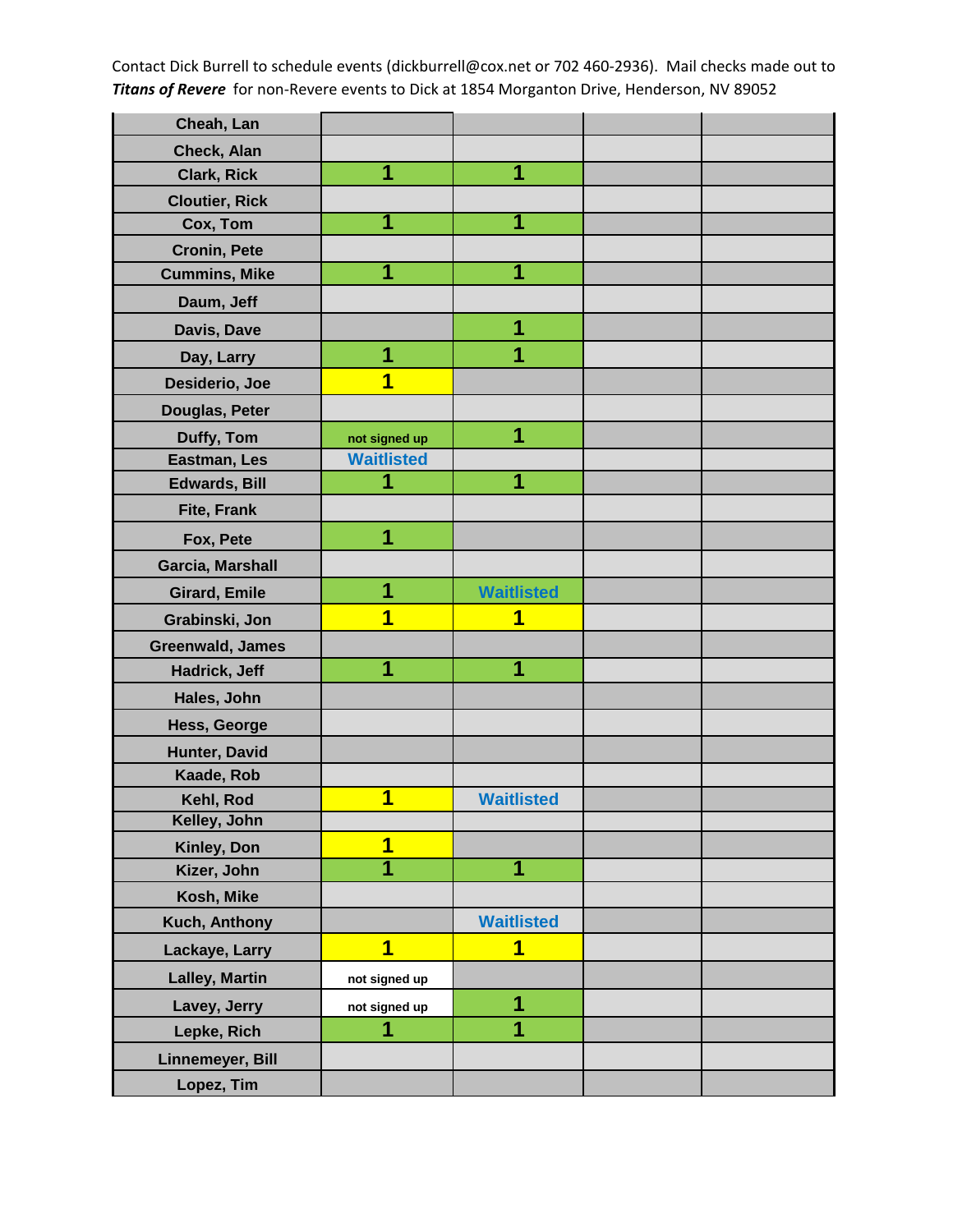| Lukas, Doug                 | 1             | 1                       |  |
|-----------------------------|---------------|-------------------------|--|
| <b>Maday, Doug</b>          | 1             | 1                       |  |
| <b>Manning, Don</b>         | not signed up | <b>Waitlisted</b>       |  |
| Marano, Sal                 |               |                         |  |
| Marcussen, Marc             |               |                         |  |
| Martens, Dan                |               |                         |  |
| <b>Martin, Terry</b>        |               |                         |  |
| McIver, Ray                 |               |                         |  |
| <b>Mehling, Bob</b>         |               |                         |  |
| Morken, Ed                  |               |                         |  |
| Nanos, Steve                |               |                         |  |
| Norman, Les                 |               |                         |  |
| O'Hara, Charlie             |               |                         |  |
| Panning, Glen               | 1             | 1                       |  |
| Pennell, Eric               | 1             |                         |  |
| <b>Reis, Patrick</b>        | 1             | 1                       |  |
| Royer, Frank                | 1             | 1                       |  |
| Sako, Ira                   |               |                         |  |
| Salas, Dan                  |               | 1                       |  |
| Schavitz, Ed                | 1             | 1                       |  |
| <b>Schwichtenberg, Greg</b> |               |                         |  |
| <b>Shephard, Patrick</b>    |               |                         |  |
| <b>Skelly, Tom</b>          |               |                         |  |
| Smith, Kevin                | 1             | 1                       |  |
| Smolenski, Steve            | 1             | 1                       |  |
| Sortino, Joe                | 1             |                         |  |
| Sotka, Randy                | A             | Æ                       |  |
| Stanforth, Jim              | not signed up |                         |  |
| Stanforth, John             |               |                         |  |
| Stinger, Bill               | 1             | $\overline{\mathbf{1}}$ |  |
| Strasner, John              |               |                         |  |
| <b>Taylor, Mark</b>         | 1             | <b>Waitlisted</b>       |  |
| <b>Thomas, Bill</b>         |               | 1                       |  |
| <b>Tokifugi, Ernie</b>      | 1             | 1                       |  |
| <b>Towill, Murray</b>       |               | <b>Waitlisted</b>       |  |
| <b>Traum, Robert</b>        |               |                         |  |
| <b>Troiano, Tom</b>         | not signed up | 1                       |  |
| Truman, Robert (Andy)       | 1             | 1                       |  |